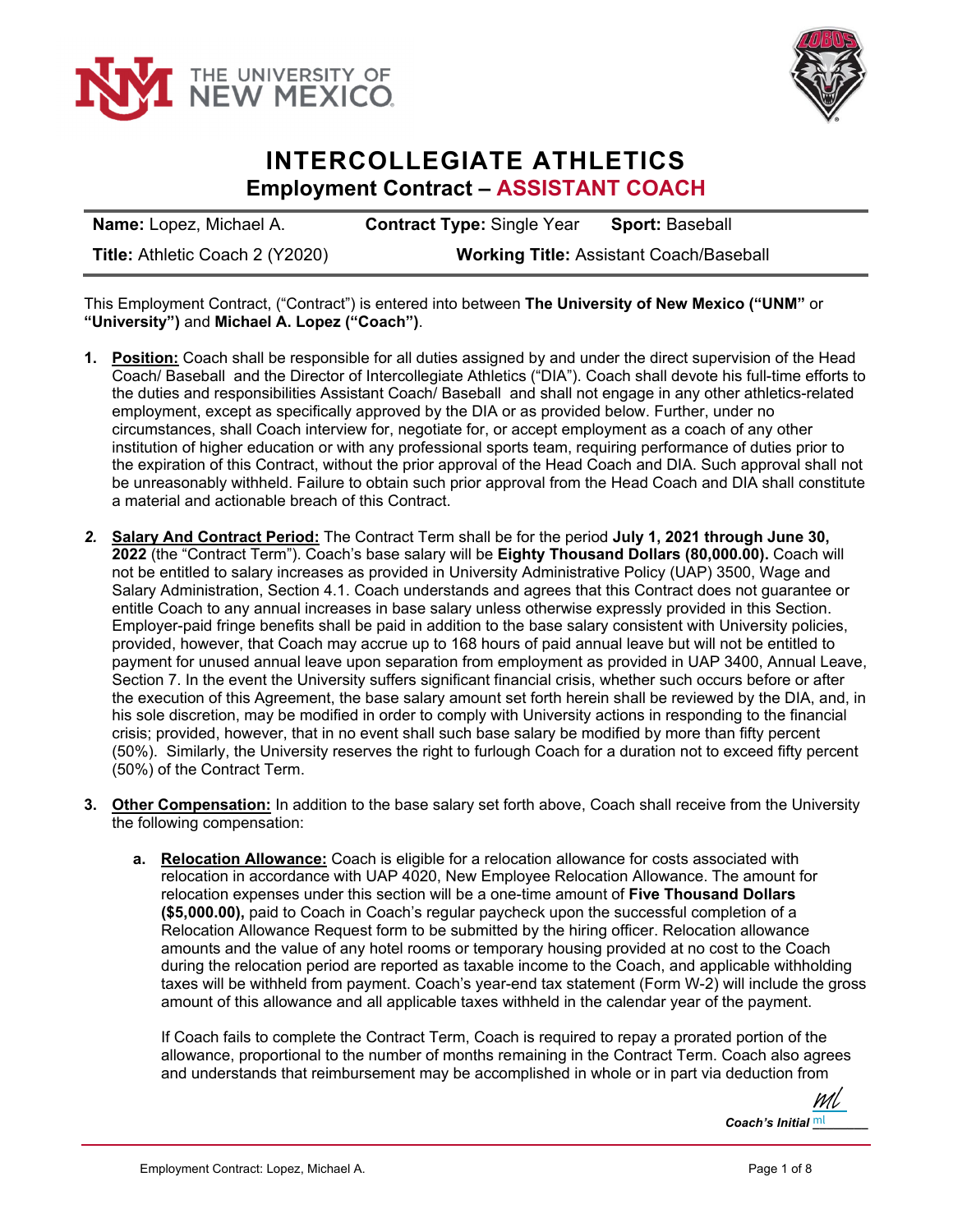Coach's final paycheck as permitted by New Mexico law, Section 50-4-2 NMSA (1978). The amount of the deduction will not exceed the minimum wages to which the Coach would be entitled under state and federal law. Coach further agrees and understands that if the deduction from Coach's final check does not reimburse the University in full for moving expenses paid to the Coach, Coach will reimburse the University the remaining balance within sixty (60) days of the termination date.

Coach understands agrees that all compensation set forth in this Section is subject to compliance with University policies and procedures, the Mountain West Conference (MWC) rules and regulations, and the NCAA policies and procedures.

- **4. Incentive Salary:** An incentive payment is a direct payment over and above the Coach's base salary, in an amount to be determined by the DIA subject to the approval of the University President or designee and subject to availability of funds. Coach is eligible for an incentive payment upon achieving performance criteria established by the DIA in his exclusive discretion, and which are subject to annual review and revision by the DIA. Coach will be eligible for such incentive salary payments after completing the Contract Term in which the incentive is earned. Incentive payments, if any, will be paid no later than **ninety (90)** days after the end of the Contract Term. In order to be eligible for incentive payments under this provision, Coach must be currently employed by the University at the time that the incentive payment is due. Coach understands and agrees that incentive payments, if any, are taxable compensation to Coach and that Coach is solely responsible for the tax consequences associated therewith.
- **5. Independent Income:** Subject to compliance with Athletics Department, University, MWC and NCAA policies, as currently in force and from time to time amended, and with advance written permission of the DIA, Coach may earn other athletics-related income during the period of this Contract only as set forth below. Coach understands and agrees that such activities are independent of Coach's University employment and the University shall have no liability or responsibility for any claims arising therefrom. Coach agrees to indemnify the University and hold it harmless from any claims arising out of any independent contractual or other business and/or employment arrangements with third parties. Coach's advance written requests pursuant to this Section shall include the sources and amounts of any independent income contemplated by this Section. Coach understands and agrees that Coach is solely responsible for any tax liability associated with such activities.

With the written permission of the DIA, Coach may organize and conduct or be employed by a camp, clinic, lessons, or sports league pursuant to the Athletics Department's summer camp policy. Coach understands and agrees to comply with all generally applicable University policies, NCAA and MWC rules, as well as the terms UNM Athletics' Camp Manual Policy and Procedures provided by the UNM Athletics Compliance office. Coach acknowledges that these policies, procedures and rules include, but are not limited to policies and rules regarding: licensing of University logos, trademarks, copyrighted material and the images and likenesses of University students and employees; income reporting; background checks; minors on campus; discrimination and harassment; and the appropriate use of University facilities. These activities are performed in addition to Coach's assigned duties and responsibilities, and shall not interfere with those assigned duties and responsibilities. Coach shall receive no compensation from the University in connection with these activities. Coach understands and agrees that Coach is solely responsible for any tax liability associated with such activities and that the University shall have no liability or responsibility for any claims arising therefrom. Coach shall be responsible for obtaining general liability insurance in accordance with insurance laws of the State of New Mexico, and will name the University as a third-party beneficiary of such insurance policies. Coach agrees to indemnify the University and hold it harmless from any claims arising out of any camprelated activities.

**6. Duties and Responsibilities:** Under the supervision and direction of the Head Coach/ Baseball and the DIA, Coach shall be responsible for assisting the Head Coach to achieve, in an efficient and effective manner, the goals and objectives of the University's Intercollegiate Baseball Program and the Department of Intercollegiate Athletics as established by the DIA. Said goals and achievements shall be in concert with the mission of the Department of Intercollegiate Athletics and the University, including the planning development, implementation and maintenance of an NCAA Division I Baseball program that is characterized by

 $\mathbf C$ oach's Initial  $\frac{\mathsf{m}\mathsf{l}}{\mathsf{m}\mathsf{l}}$ [ml](https://secure.na2.echosign.com/verifier?tx=CBJCHBCAABAAsNiO8JjCeefXjc0FQ27_dosiMCdooVqd)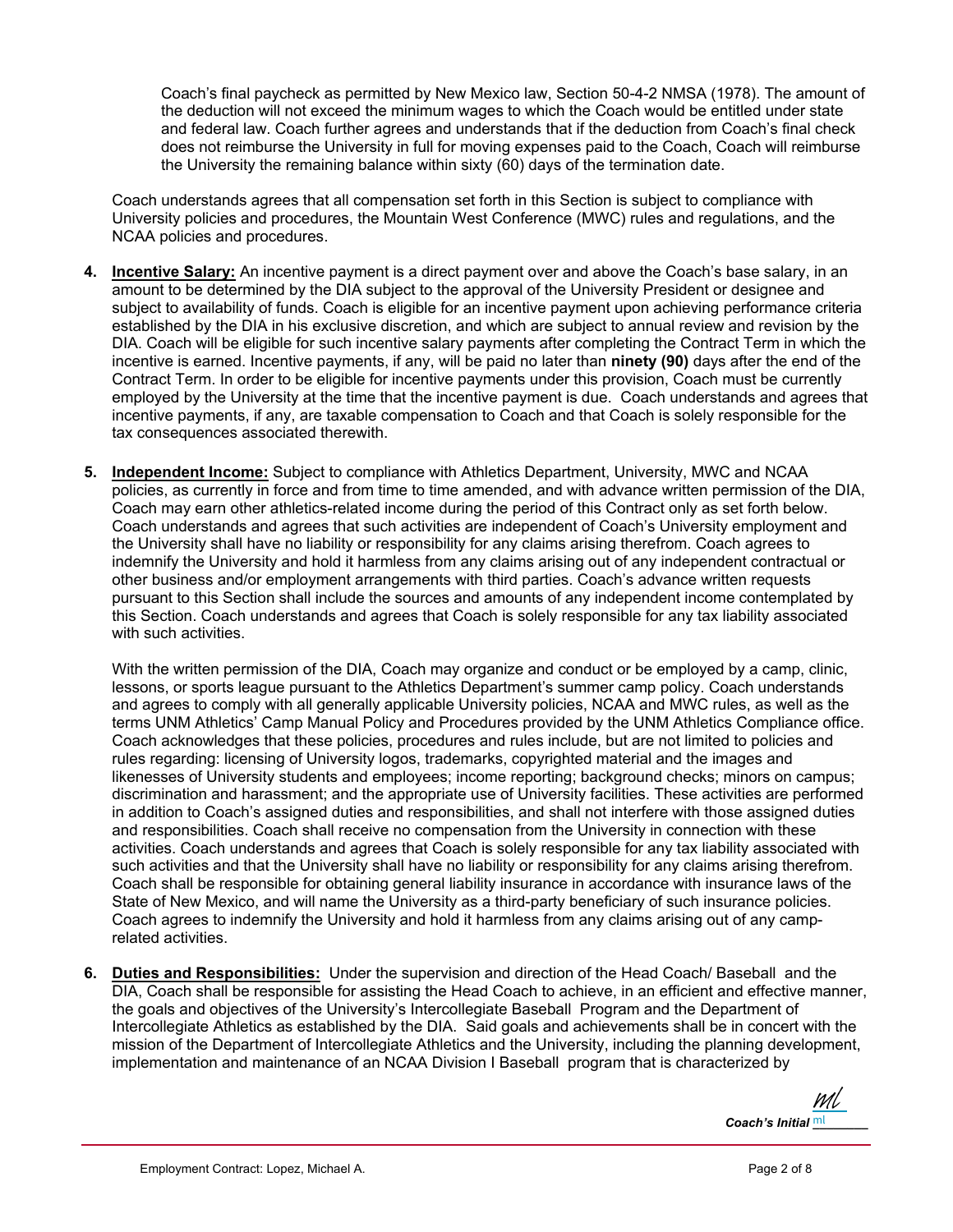excellence, exemplified by academic achievement and development of character, maturity and a sense of fair play in Baseball . To that end:

- **a.** Coach shall perform his duties and responsibilities under this Contract to the reasonable satisfaction of the Head Coach and DIA, including but not limited to, assisting the Head Coach in the recruitment of student athletes consistent with all NCAA and MWC regulations, coaching and instruction of student athletes as well as all responsibilities normally associated with and performed by an Assistant Coach to the Head Coach of an NCAA Division I Baseball program at a member institution of the Mountain West Conference or other major NCAA Division I institution. Coach agrees to maintain a courteous and collegial working relationship with Athletics Department and University staff and faculty. Coach shall perform all duties set forth in this Contract and reasonably assigned by the Head Coach/ and DIA including, without limitation, assisting in the development and implementation of recruiting plans and strategies consistent with all applicable NCAA and MWC regulations; and, in general shall be responsible for evaluating, recruiting training conditioning, instructing, supervising, disciplining and coaching student athletes to prepare them to compete in the MWC and against college competition at the national level.
- **b.** Coach shall be responsible for assisting the Head Coach and use his best efforts to ensure that institutional control of the Baseball program is sustained through the development, implementation and maintenance of a vigorous and effective program for compliance with all NCAA, and MWC regulations and bylaws, and all policies of the University.
- **c.** Coach shall act and speak positively about the University and the University's athletic programs in private and public forums.
- **d.** Coach shall perform his duties and responsibilities while comporting himself at all times in a professional and personal manner consistent with good sportsmanship and with the high moral, ethical and academic standards of the University and the Department, the MWC, and the NCAA.
- **e.** At no time shall Coach be involved in discreditable conduct that is inconsistent with professional standards of the University, or that is seriously prejudicial to the best interests of the University, or that violates the University's mission in a substantive manner.
- **f.** Coach shall exercise due care such that any personnel under his responsibility or supervision shall comport themselves in a similar manner.
- **g.** Coach shall make every reasonable effort to ensure that all student athletes' academic requirements are met in cooperation with and in support of the University faculty and administration.
- **h.** Coach recognizes and supports the importance to the University of its academic policies, standards and requirements and Coach hereby agrees to abide by and support these and any future academic standards adopted by the University, in all aspects of his duties and set forth herein.
- **i.** Coach shall not disclose or use any secret, proprietary, or confidential information about the University or its business affairs or activities, all of which shall be deemed "confidential information," except during the term hereof and then only for the benefit of the University.
- **j.** Coach, as a recognized and notable spokesperson for intercollegiate athletics and education, shall support the University administration mission, policies and decisions, in all of his dealing and activities with the public
- **7. Conduct of Athletics Personnel:** Coach, hired to administer, conduct, and/or coach intercollegiate athletics, shall act with honesty and sportsmanship at all times in promoting the honor and dignity of fair play in the

 $\mathbf C$ oach's Initial  $\frac{m}{2}$ [ml](https://secure.na2.echosign.com/verifier?tx=CBJCHBCAABAAsNiO8JjCeefXjc0FQ27_dosiMCdooVqd)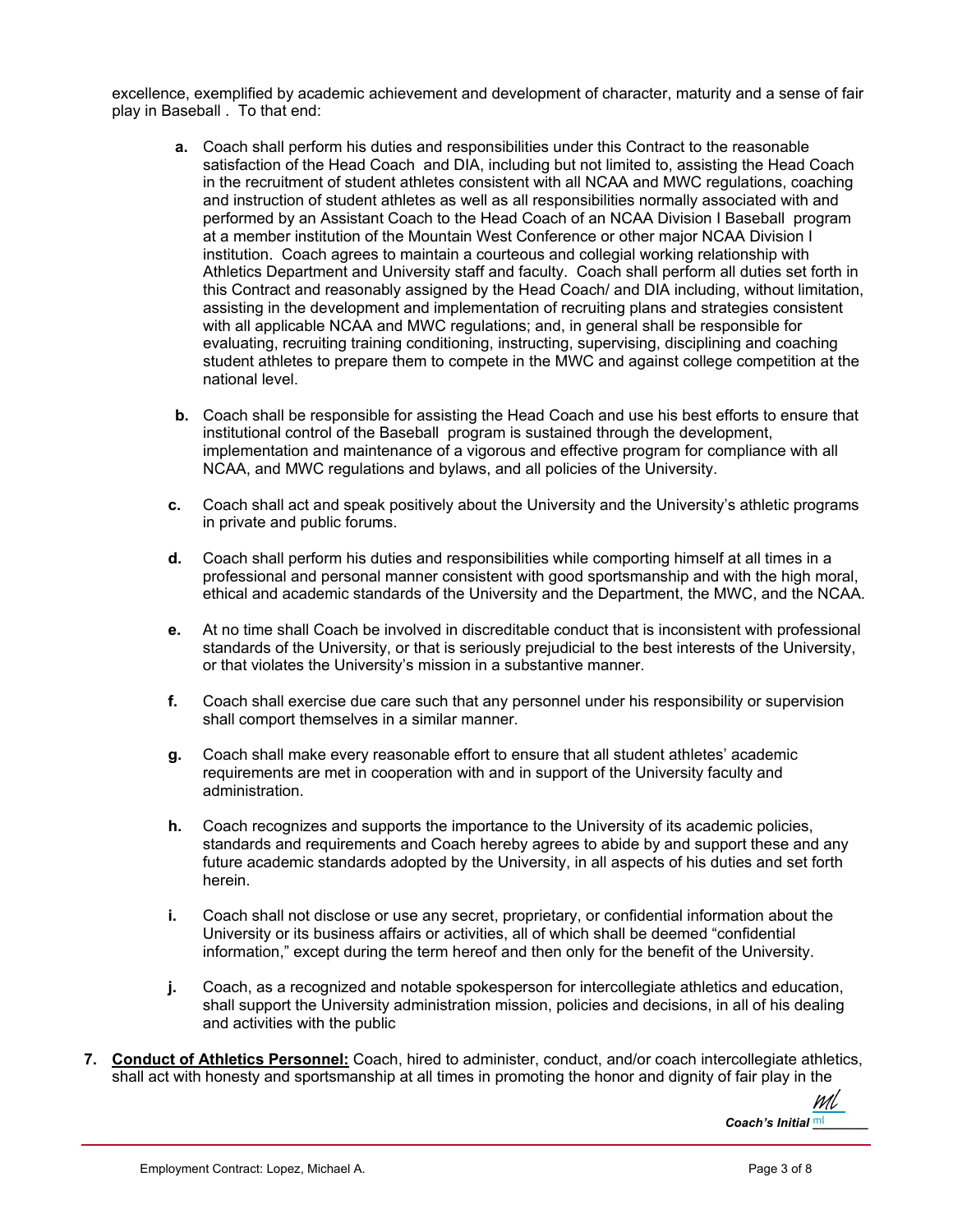context of the high standards associated with collegiate competitive sports. Coach understands and agrees that honesty and sportsmanship at all times, and the promotion of the honor and dignity of fair play in the context of the high standards associated with collegiate competitive sports, are material to this Contract, and that any conduct that undermines these values may be grounds for discipline, which can include termination for cause in accordance with Section 11.

Coach acknowledges that negative statements concerning the Athletics Department, the University, and the State of New Mexico made to the media or in public may be detrimental to recruiting, fundraising, and the morale of coaches, staff and players in the Baseball program and other programs of intercollegiate athletics and the reputation of the University. Therefore, Coach agrees that Coach is highly encouraged that whenever appropriate and in a timely manner, will first direct any complaint or criticism that Coach may have of a particular University Sports Program, the Athletics Department or the University to the DIA before directing the complaint or criticism to anyone else. This shall not prohibit Coach from making communications protected by whistleblower laws. Further, Coach shall make reasonable efforts to project a positive image with respect to the University, Athletics Department, and Baseball Program. Any conduct that disparages the Baseball Program, Athletics Department or the University may be grounds for discipline, which can include termination for cause in accordance with Section 11.

Coach shall not engage in activities or conduct injurious to the reputation of the University, including without limitation, repeatedly conveying to one person, or conveying to an assembled public group, negative information concerning the University.

- **8. Unethical Conduct:** Coach will refrain from unethical conduct. Unethical conduct may include, but is not limited to, the following examples of misconduct:
	- **a.** Refusal to furnish information relevant to an investigation of a possible violation of an NCAA regulation when requested to do so by the NCAA or the University;
	- **b.** Knowing involvement in arranging for fraudulent academic credit or false transcripts for a prospective or an enrolled student-athlete;
	- **c.** Knowing involvement in offering or providing a prospective or an enrolled student-athlete an improper inducement or extra benefit or improper financial aid;
	- **d.** Knowingly furnishing the NCAA or the University false or misleading information concerning Coach's involvement in or knowledge of matters relevant to a possible violation of an NCAA regulation;
	- **e.** Receipt of benefits by Coach for facilitation or arranging a meeting between a student-athlete and an agent, financial advisor, or a representative of an agent or advisor (e.g., "runner");
	- **f.** Refusal to furnish information relevant to an investigation of a possible violation of federal or state law or University policy when requested to do so by lawfully authorized federal or state agents or University officials or when otherwise required to report under University policy; or
	- **g.** Refusal to comply with regulatory or policy requirements, including but not limited to the reporting requirements imposed by the Jeanne Clery Disclosure of Campus Security Policy and Campus Crime Statistics Act, Title IX of the Education Amendments of 1972 (the "Clery Act"), and any and all University policies relating thereto.

Coach's agreement to refrain from unethical conduct is a material term of Coach's employment and this Contract. Coach expressly understands and acknowledges that unethical conduct is sufficient justification for Termination of Contract for Cause as described in Section 11.

**9. Compliance With Laws, Policies, Rules and Regulations:** Coach shall be responsible for being fully knowledgeable of, and being in full compliance with, the policies, rules, and regulations of the University, the MWC, or any other conference with which the University may elect to affiliate, the NCAA (as they are

 $\mathbf C$ oach's Initial  $\frac{\mathsf{m}\mathsf{l}}{\mathsf{m}\mathsf{l}}$ [ml](https://secure.na2.echosign.com/verifier?tx=CBJCHBCAABAAsNiO8JjCeefXjc0FQ27_dosiMCdooVqd)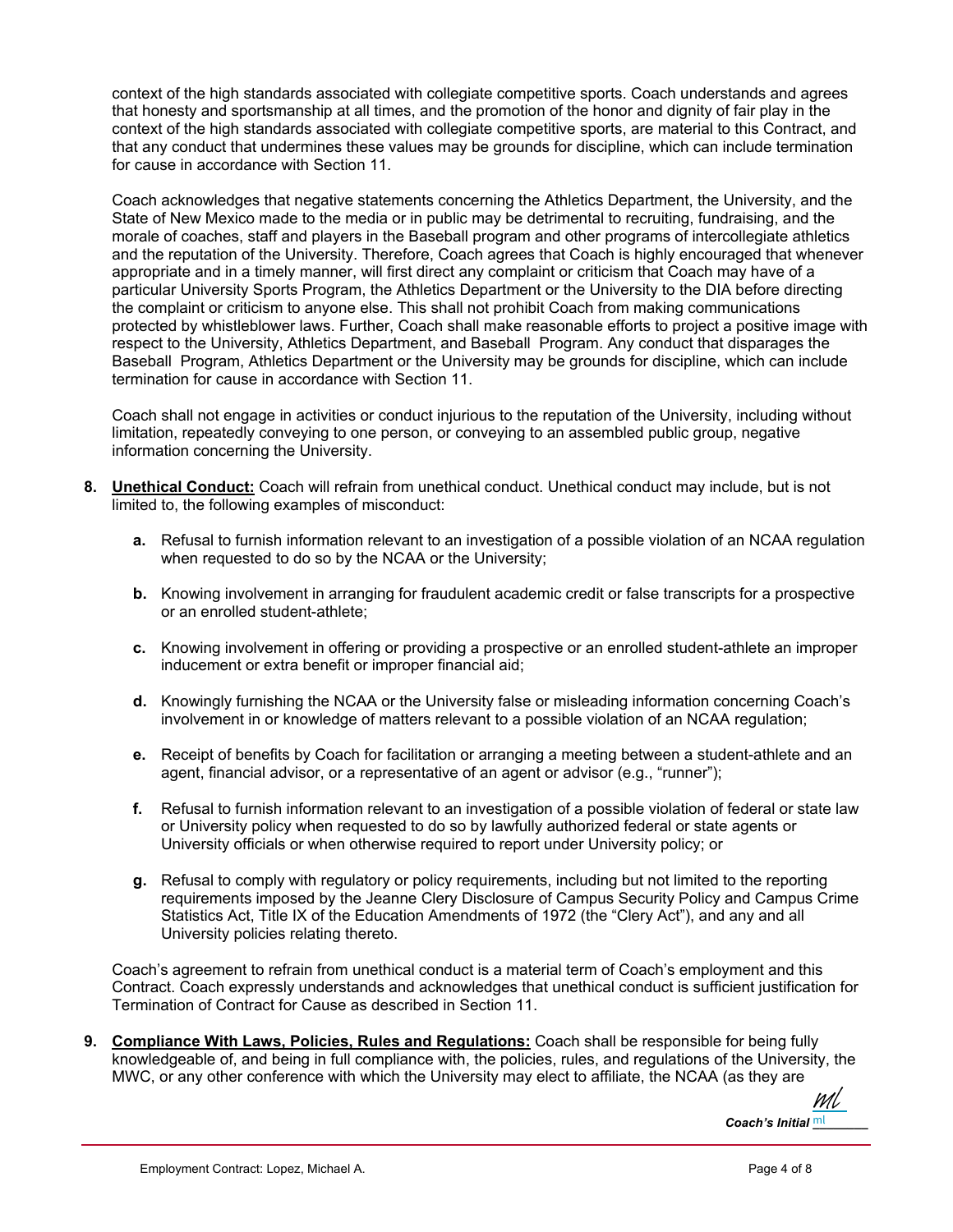currently in force and as they are amended from time to time), as well as applicable federal laws, including but not limited to the Clery Act; Title IX of the Education Amendments of 1972; applicable New Mexico laws; and University policies regarding crime reporting and sexual harassment, including, but not limited to sexual harassment, sexual misconduct, and sexual violence. Coach shall immediately report any apparent or confirmed violations of the above laws, policies, rules, and regulations occurring in the department to the university's compliance staff, the DIA, or UNM's Division of Human Resources, as well as other University official/departments as may be required by University policy. Upon receiving any information about a person who has experienced sexual misconduct, harassment, sexual assault or other sexual violence, Coach shall also report the information to UNM's Office of Compliance, Ethics and Equal Opportunity (CEEO) within 24 hours, or as soon as reasonably practicable, by calling CEEO at 505-277-5251 or by email at oeounm@unm.edu. Failure by Coach to report immediately to the University's athletics compliance staff and, as appropriate the DIA or other responsible University official/department, any alleged violations of University, MWC or NCAA policies, rules or regulations by Coach or, upon becoming aware of violations by any coaches, staff members, student-athletes, or other persons under Coach's supervision that become known to Coach, which failure, in the reasonable opinion of the DIA (i) creates material risk for the University or Program or (ii) negatively affects the University or the Program in a material manner, shall subject Coach to disciplinary or corrective action as set forth in the NCAA enforcement procedure. Such failure to report shall also subject Coach to immediate suspension, at the University's sole discretion, for a period of time without pay, or termination as described in Section 11.

If the University determines that Coach is in violation of MWC or NCAA rules and regulations while employed by the University, or was in violation of NCAA or conference rules and regulations during prior employment at another NCAA member institution, Coach shall be subject to disciplinary or corrective action as set forth in the NCAA enforcement procedure and may be suspended without pay by the University at the University's reasonable discretion for a period of time not to exceed ninety (90) days, or terminated as described in Section 11. If Coach fails to meet his obligations as stated in this Section or fails to complete any Universityrequired training within six (6) months of the beginning of Coach's employment, or otherwise fails or refuses to meet his obligations under any law, regulation, policy or procedure, Coach may be subject to disciplinary action up to and including suspension and termination as described in Section 11.

Coach specifically acknowledges and agrees that Coach's compliance with applicable laws, policies, rules, and regulations are material obligations of this Contract.

- **10. Non-Applicability of University Employment Policies and Due Process Guarantees:** This Contract creates no expectancy of or property interest in continued employment with the University. Accordingly, no provisions of the University Administrative Policy manual (UAP) addressing or governing separation of employment, discipline and contract employees generally are applicable to Coach. No due process guarantees relating to progressive discipline, suspension, discharge, and appeal processes are accorded to Coach under this Contract. All rights, processes and notices afforded to Coach or required from Coach are specifically enumerated under sections 11, 12 and 13 of this Contract.
- **11. Termination of Contract for Cause:** The University reserves the right to immediately terminate this Contract for cause at any time. Cause includes, but is not limited to, violation of any material obligation of Coach under this Contract or any amendments hereto. In addition to a material breach of this Contract, the parties agree that the following non-exclusive list constitutes cause for termination under this Section:
	- **a.** insubordination;
	- **b.** Coach's neglect of, or failure or refusal to perform, his duties as Assistant Coach in any material respect after receiving written notice of such failure or refusal from the DIA;
	- **c.** Malfeasance involving misuse of University or donor funds in a single instance that totals more than \$1,000 or in repeated instances of lesser amounts;
	- **d.** Coach's failure to comport himself in a manner consistent with good sportsmanship or the moral, ethical or academic standards specified in this Contract or in University policies and regulations;

 $\mathbf C$ oach's Initial  $\frac{m}{2}$ [ml](https://secure.na2.echosign.com/verifier?tx=CBJCHBCAABAAsNiO8JjCeefXjc0FQ27_dosiMCdooVqd)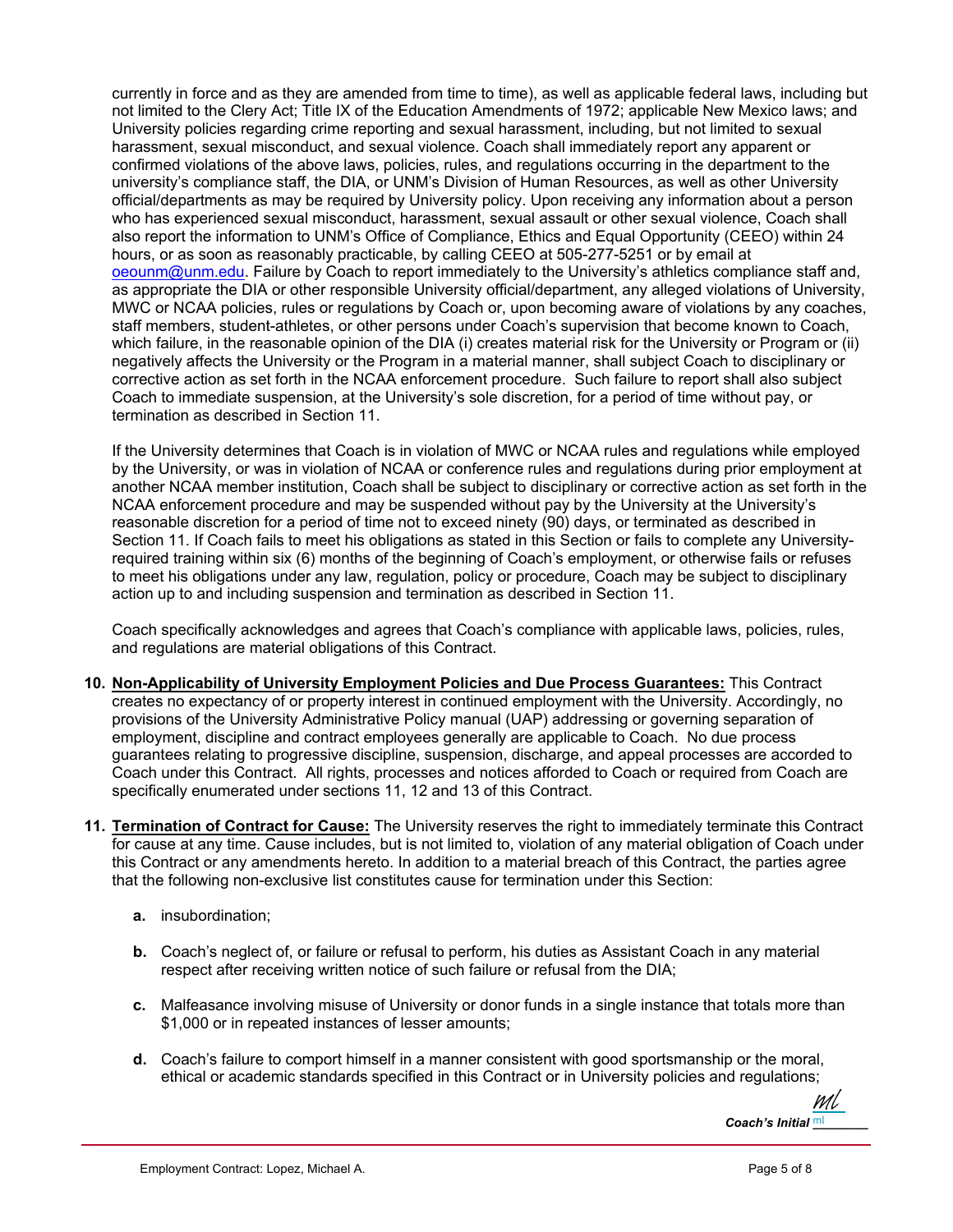- **e.** failure of Coach or any other person under his supervision and direction to comply with applicable standards or regulations of the MWC or the NCAA, federal or state law, or University rules, regulations or policies, as amended from time to time, regardless of whether such violation results in the imposition of sanctions or other consequences;
- **f.** Coach's failure to promote an atmosphere of compliance or his failure to properly and effectively monitor personnel under his supervision and direction which results in material non-compliance by Coach's personnel, with applicable standards or regulations of the MWC or the NCAA, federal or state law, or University rules, regulations, or policies, as amended from time to time, regardless of whether such violation results in the imposition of sanctions or other consequences;
- **g.** Coach's instruction to any assistant coach, student or other person to respond inaccurately or incompletely to any request or inquiry concerning a matter relevant to University's athletic programs or other institution of higher learning which shall be propounded by University, the NCAA, the MWC or other governing body having supervision over the athletic programs of University or such other institution of higher learning, or required by law;
- **h.** Coach's failure to fully cooperate in the enforcement and implementation of any drug testing and/or education program established by the University, the MWC, the NCAA, or pursuant to federal or state law that is applicable to student athletes or other employees of the University;
- **i.** Coach's being charged with, indicted for, pleading no contest to, or being convicted of (i) any felony; or, (ii) any misdemeanor involving gambling, drugs or alcohol. For purposes of termination of this Contract for cause, the parties agree that a conviction or plea will serve as conclusive evidence of the commission of the alleged crime by Coach;
- **j.** engaging in conduct which either (i) displays a continual, serious disrespect or continual, serious disregard for the mission of the University, (ii) brings Coach into public disrepute (ii) constitutes moral turpitude or breaches the high moral and ethical standards applicable to Coach as a visible representative of the University;
- **k.** major or repeated minor violation of policies, rules, or regulations of the University; major or repeated secondary infractions of the MWC or NCAA rules (including any similar infraction which may have occurred at Coach's prior employment); major or repeated minor violation of New Mexico or federal laws, regulations, or policies;
- **l.** Coach's misconduct, whether or not relating to Coach's employment, which is not in the best interest of the University or which violates the University's mission, interests, policies, or regulations, and which causes material damage to the reputation or dignity of the University or its athletics program;
- **m.** participating in any (i) gambling, bookmaking, wagering, or betting involving any athletic contest whatsoever wither by soliciting, placing or accepting a bet or wager or through a bookmaker, a pool, or any other method of gambling; or (ii) counseling, instruction, encouraging, or knowingly and intentionally permitting any student-athlete, assistant coach, or other individual under or subject to Coach's control, authority, or supervision to participate in such activity;
- **n.** failure to report promptly to the DIA in writing any violations or potential violations known to Coach of University Rules including, but not limited to, those by Coach, his assistant coaches, student athletes or other persons under the direct control or supervision of Coach;
- **o.** failure to take reasonable steps to ensure the physical and mental wellbeing of student athletes on the Baseball team;
- **p.** willful or grossly negligent conduct injurious to the University's Intercollegiate Baseball Program or the University;

 $\mathbf C$ oach's Initial  $\frac{\mathsf{m}\mathsf{l}}{\mathsf{m}\mathsf{l}}$ [ml](https://secure.na2.echosign.com/verifier?tx=CBJCHBCAABAAsNiO8JjCeefXjc0FQ27_dosiMCdooVqd)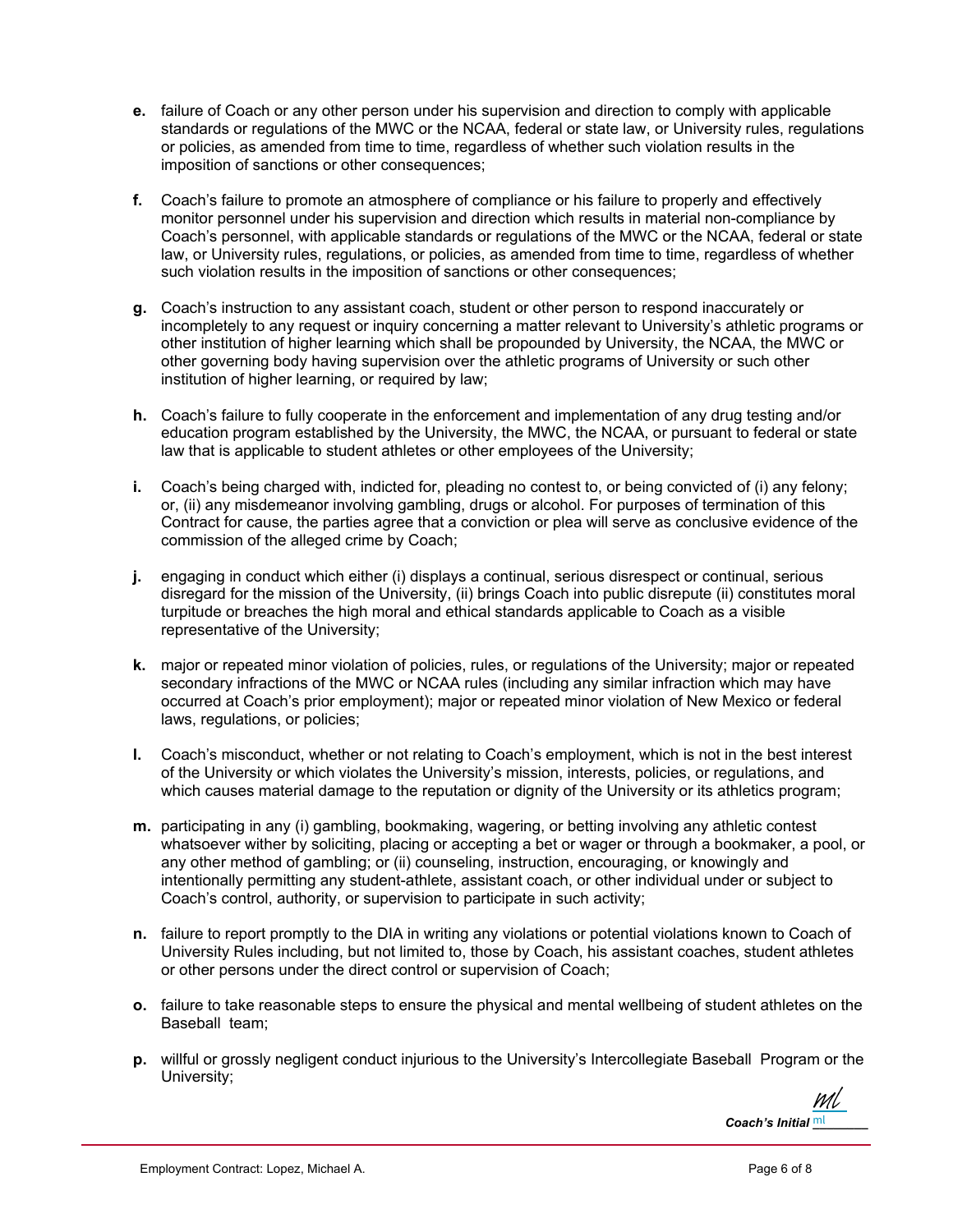**q.** any other reason violation of policies of the University or its Athletics Department.

If this Contract is terminated for cause, the University shall have no further liability except for base salary and fringe benefits accrued to the date of termination.

Nothing in this Section shall prevent, limit or otherwise interfere with the University's right to terminate the services of the Coach without cause at any time subject to the provisions of Section 12 herein. Therefore, this Section creates no expectancy of or property interest in continued employment and no University Administrative Policy addressing or governing progressive discipline, discharge or the appeal process for discharge shall be applicable to Coach.

- **12. Contract Non-Renewal:** Coach expressly agrees that there exists no expectancy of renewal of this Contract beyond the term stated in Section 2 herein. Coach also expressly agrees that no notice that this Contract will not be renewed is required. Coach understands that this provision contradicts UAP 3240, Contract Employees, and expressly agrees that no notice is required. The obligations of the University and Coach pursuant to this Contract shall terminate with the termination or non-renewal of Coach's employment.
- **13. Termination by Disability or Death**: It is expressly understood and agreed that this is a personal service agreement between the parties and that in the event of the incapacity of Coach to the degree that he is rendered incapable of performing the obligations and duties contained in this Contract for a period of more than ninety (90) consecutive days, as certified by two (2) physicians selected or approved by the University, or his untimely demise, this Contract shall terminate and the University shall have no further financial or other obligation whosoever hereunder except to pay Coach his base salary and benefits accrued to the date of termination.
- **14. Complete Employment Contract:** This Employment Contract and any Exhibits attached hereto and incorporated herein by reference, constitute the final and complete agreement between the parties. Any amendments or further addenda, hereafter agreed to by both parties, shall be in writing and executed with the same formality. All prior and contemporaneous negotiations and agreements pertaining to Coach's employment by the University are deemed incorporated into this Contract and such documents and instruments are deemed to have been abandoned if not so incorporated. No verbal understandings, statements, promises, or inducements contrary to the terms of this Contract exist.
- **15. Severability:** If any provision of this Contract is held to be invalid or unenforceable for any reason, such provision shall be ineffective to the extent of such invalidity or unenforceability; provided, however, that the remaining provisions will continue in full force without being impaired or invalidated in any way unless such invalid or unenforceable provision or clause shall be so significant as to materially affect the Parties' expectations regarding this Contract. The Parties shall replace any invalid or unenforceable provision with valid provision which most closely approximates the intent and economic effect of the invalid or unenforceable provision.
- **16. Governing Law and Forum:** This Contract, and any other amendments, shall be governed by and construed in accordance with the laws of the State of New Mexico and the policies and procedures of The University of New Mexico Board of Regents.
- **17. Waiver:** No waiver by either party of any rights under this Contract will be valid unless set forth in a writing signed by that party. The failure of either party to insist upon strict performance of this Contract shall not be construed as a waiver of any of the party's other rights under the Contract.
- **18. Captions:** The captions used herein are for convenience only and do not in any way limit or amplify the terms and provisions hereof.